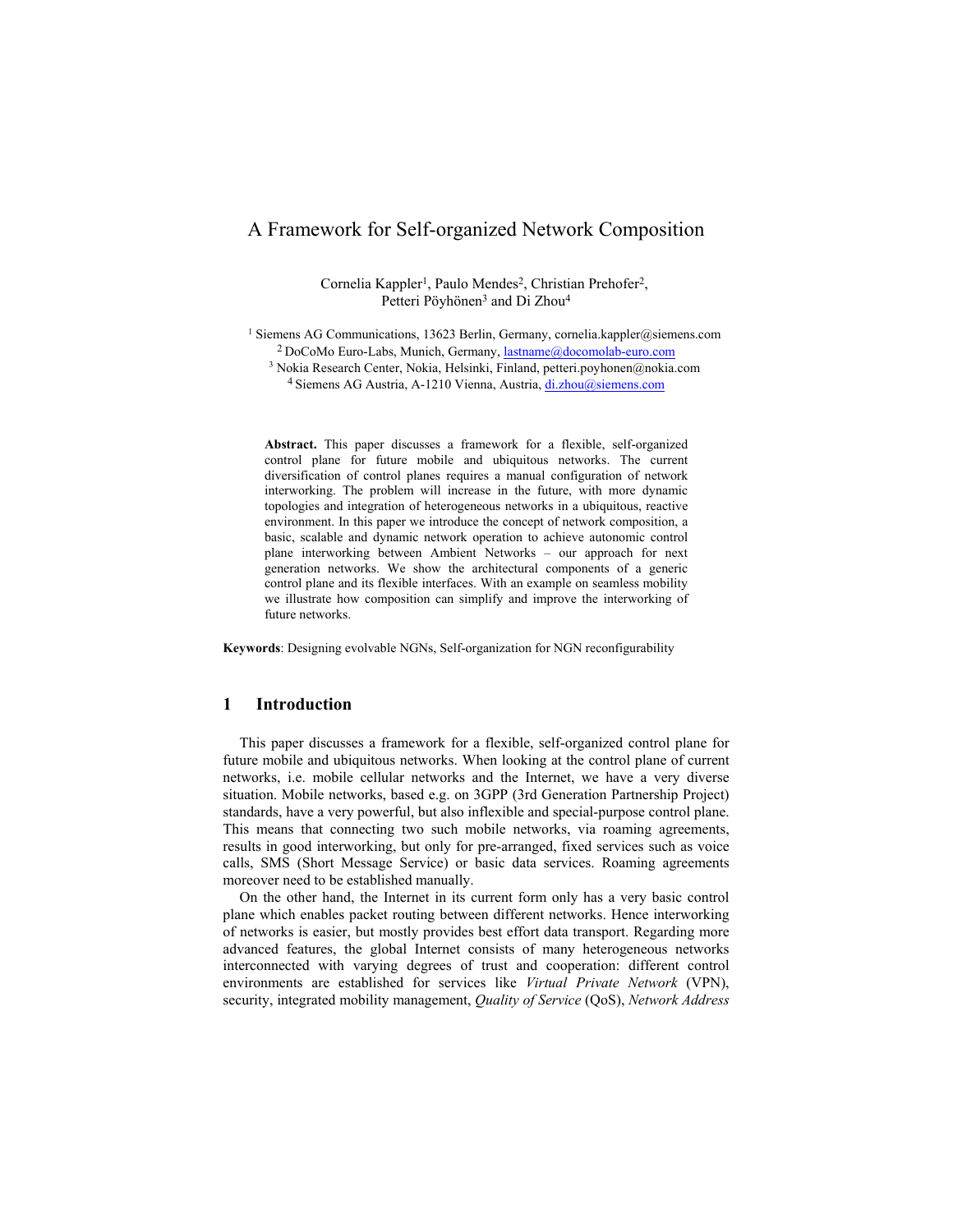*Translation* (NAT), and multicast. Hence, connectivity between IP networks is provided, but the control planes of those networks are often not compatible. Network interworking therefore also is typically manually configured.

In the future, more dynamic topologies and heterogeneous networks in a ubiquitous, responsive environment are expected. New kinds of mobile networks will appear, such as *Personal Area Networks* (PANs), *Body Area Networks* (BANs), intervehicle networks, and sensor networks, all of which will interwork. The control plane interaction of these networks needs to enable e.g. seamless mobility, end-to-end QoS, integrated security and accounting. For instance, mobility handling is different for a mobile phone, a train network or a BAN. Hence it needs to be negotiated which specific protocols to use and in which way. The configuration of control-plane interaction of such networks needs to become autonomic, because it is a very complex process and yet needs to be realized on-the-fly, and moreover transparently to the user. The owners of future ubiquitous networks often are non-experts and hence cannot be burdened with technical details.

Application scenarios for autonomic configuration of control-plane interaction include

- Automatically established roaming agreements between mobile operators,
- Connecting the access network of a train to access networks along the track,
- Creation of vehicular access networks with changing participants,
- Creation of a users PAN,
- Using the PAN of another user to access the Internet.

We address this problem by introducing a new framework for interworking of the next generation of networks based on work currently under way within the Integrated Project "Ambient Networks" supported by the EU [1]. In this framework, a network is viewed as a *composed* set of *Ambient Networks* (ANs) [2]. We argue that the AN concept will not only ensure the maintenance of the openness, reliability and robustness of the Internet, but will also allow an easy usage of communications services in an increasingly complex mesh of different, particularly mobile, networks. To establish control-plane interaction of networks, we introduce the concept of *network composition*.

We use the following two main concepts as the basis for our framework:

- End systems are seen not as nodes, but as (functionality-reduced) ANs. In the future, end-users will not just own terminal devices, but they will own and operate networks of personal devices like PANs and BANs. The notion of a network is now stretching from single devices over small, user-owned networks to globally operated networks. In this way, we can address the enormous variety of networks in a unified way.
- Network composition is used as the basic, essential operation between AN control planes. Composition enables ANs to cooperate on the control plane; it generalizes and streamlines many existing basic concepts like attaching a node to a network, mobility of nodes and networks (viewed as changing the composition structure) as well as typical inter-operator network agreements.

The remainder of this paper is organized as follows. In Section 2, we discuss related work. In Section 3, we present possible application areas. In Section 4, we describe the concept of composition and how it could overcome today's networking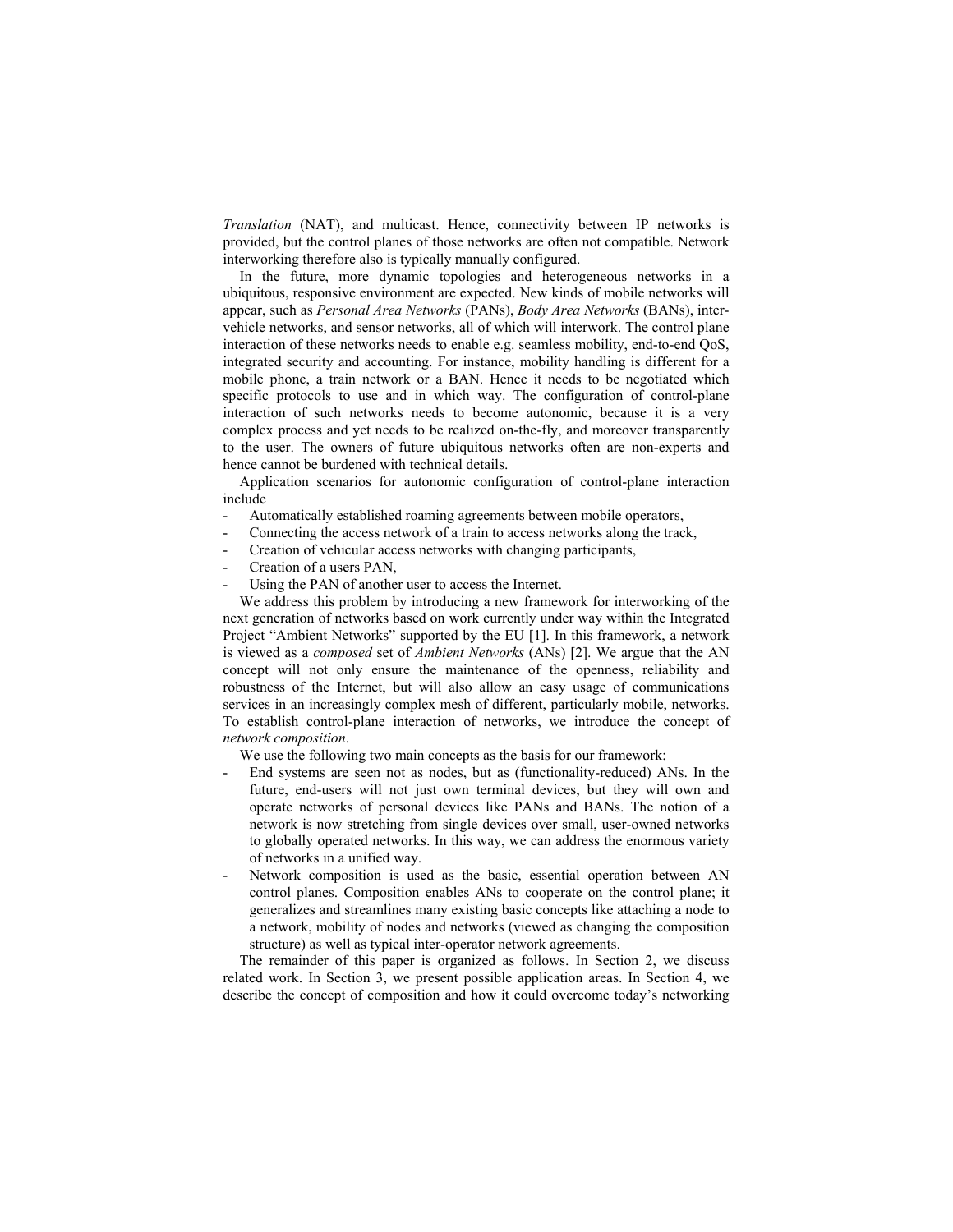limitations. Section 5 presents an example, and Section 6 draws conclusions and lines out next steps.

# **2 Related Work**

The idea of control-plane interworking in a dynamic or self-organized manner has already been discussed in the literature from different perspectives. The work in [3] propagates a kind of meta-control plane, called knowledge plane, for future intelligent management of the Internet. The knowledge plane has a high-level model of what the network is supposed to do, and relies on tools of Artificial Intelligence and Cognitive Systems. In [4] a self-organizing system is proposed that supports spontaneous information exchange and service deployment in ad hoc networks based on interaction patterns between mobile ad hoc nodes. The paper also states the lack of general self-organizing mechanism for dynamic communication environments like mobile ad hoc to support a stable operating environment for applications. [5] introduces the concept of EgoSpaces that are coordination models and middleware for mobile ad hoc networks to provide means for applications to adapt context changes occurring in dynamic environment. Their design goal is to provide a formal abstract approach to context-awareness and middleware managing an extended notion of context. [6] represents an architecture in which services are continuously evaluating system conditions in a self-organized manner to adjust service placement and capabilities.

The authors in [7] argue one of the main functions of future networks will be information delivery, and the underlying technology needs to disappear from the user's perspective. However future network will also be very diverse, and they will be managed by a large number of independent operators. Hence for transparency of the underlying technology control-plane interworking is required. [8] studies the reasons why IP-based QoS is not widely deployed, and concludes some main reasons for this is lack of integrated control and management, simplicity and measurable guarantees. [9] represents a P2P Wireless Network Confederation (P2PWNC) model, in which a set of administrative domains is providing wireless Internet access to each other's users. The authors aim to replace the human administrator of roaming agreements by Domain Agents (DA), thus eliminating administrative overhead.

While all of these research efforts address many critical issues, they do not fully address the emerging needs of future wireless and ubiquitous networks. They are problem statements, or they are focused on specific environment such as mobile adhoc networks. However, these coexisting different environments need to cooperate in the future, which is the main goal of our approach. We need to consider selforganized establishment of QoS, management of user and network mobility and other control functions in highly dynamic heterogeneous networks.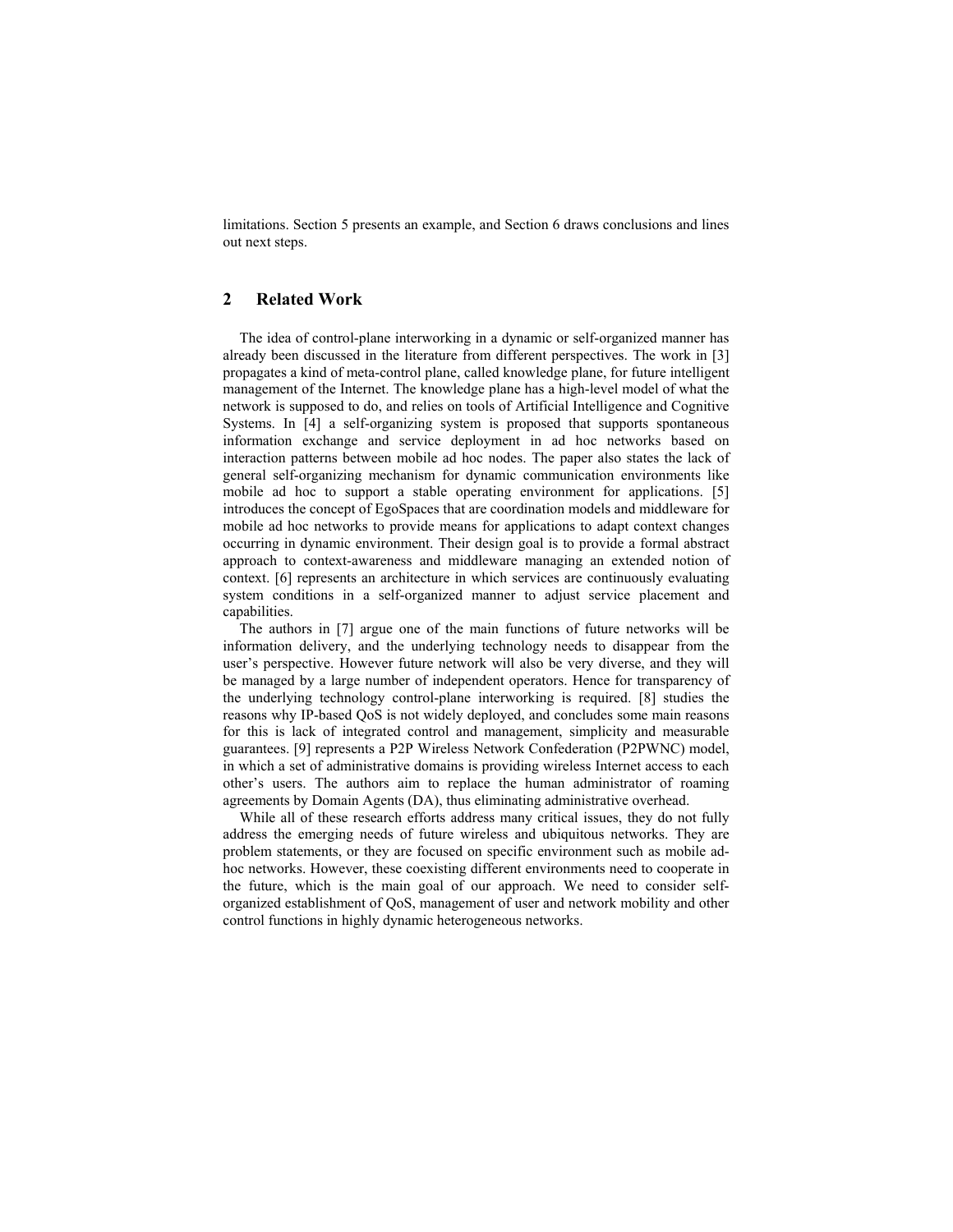## **3 Application Scenarios**

In this section, we discuss two applications scenarios, which illustrate the concept of network agreements in current and future networks. This will show why a new, generic and autonomous solution is needed for future ubiquitous networks.

**Limitation of Current Roaming Agreements**. Nowadays, a roaming agreement is established between two or more wireless operators outlining the terms and conditions under which the each operator will provide wireless service to the other's subscribers.

Roaming is usually associated with cellular mobile technologies, such as GSM (Global System for Mobile Communication), but it can also be applied to other type of wireless technologies, such as WLAN (Wireless Local Area Network). For instance, in [10], roaming between 802.11 networks and 3GPP networks is described. In its most simple form, the user of the 802.11 network is authenticated based on the SIM card in the 3GPP network. More advanced interworking, which is still to be defined, will also allow seamless handover between the two technologies, i.e. communications are interrupted when a handover is performed. However, with today's roaming agreements, services are not seamless for handover between operators, even if the handover is within the same technology.

The current concept of roaming agreements between operators is quite limited, since agreements are long-lived and commonly manually established for well-defined services between a pre-known set of commercial operators. Next generation networks however will enable a very large number of flexibly defined services in addition to those already known. These services will be offered by large operators as well as private users, in networks of distinct size from a PAN to a backbone network. There is a need to realize agreements concerning these services between networks. Users are "always on" and services can be accessed anywhere. Networks form dynamically, they move, and flexibly react to the users' needs. Such scenarios can only be handled if roaming agreement establishment becomes more dynamic, flexible and selforganized.

**Network Agreements for Next Generation Networks**. A future business man is using his PAN while traveling on a train that has its own network. The moving train network needs to establish connectivity with different access networks along the train track that can belong to different operators. The business man connects his entire PAN to the train network in a single step, and enrolls in a videoconference. He would like to go through the videoconference keeping the necessary quality level and without having to deal with on-the-fly configurations and agreements.

To allow the business man to move seamlessly, network functionality such as QoS, mobility, security and charging needs to be realized on-the-fly between train and access networks. Note these functionalities are not independent, as a handover may only be performed if adequate security credentials are provided, and deteriorating QoS may trigger handover etc. Such automatic realization of control-plane interaction between functionalities, and between heterogeneous, moving networks is not possible today, except in special-purpose, functionality- restricted cases.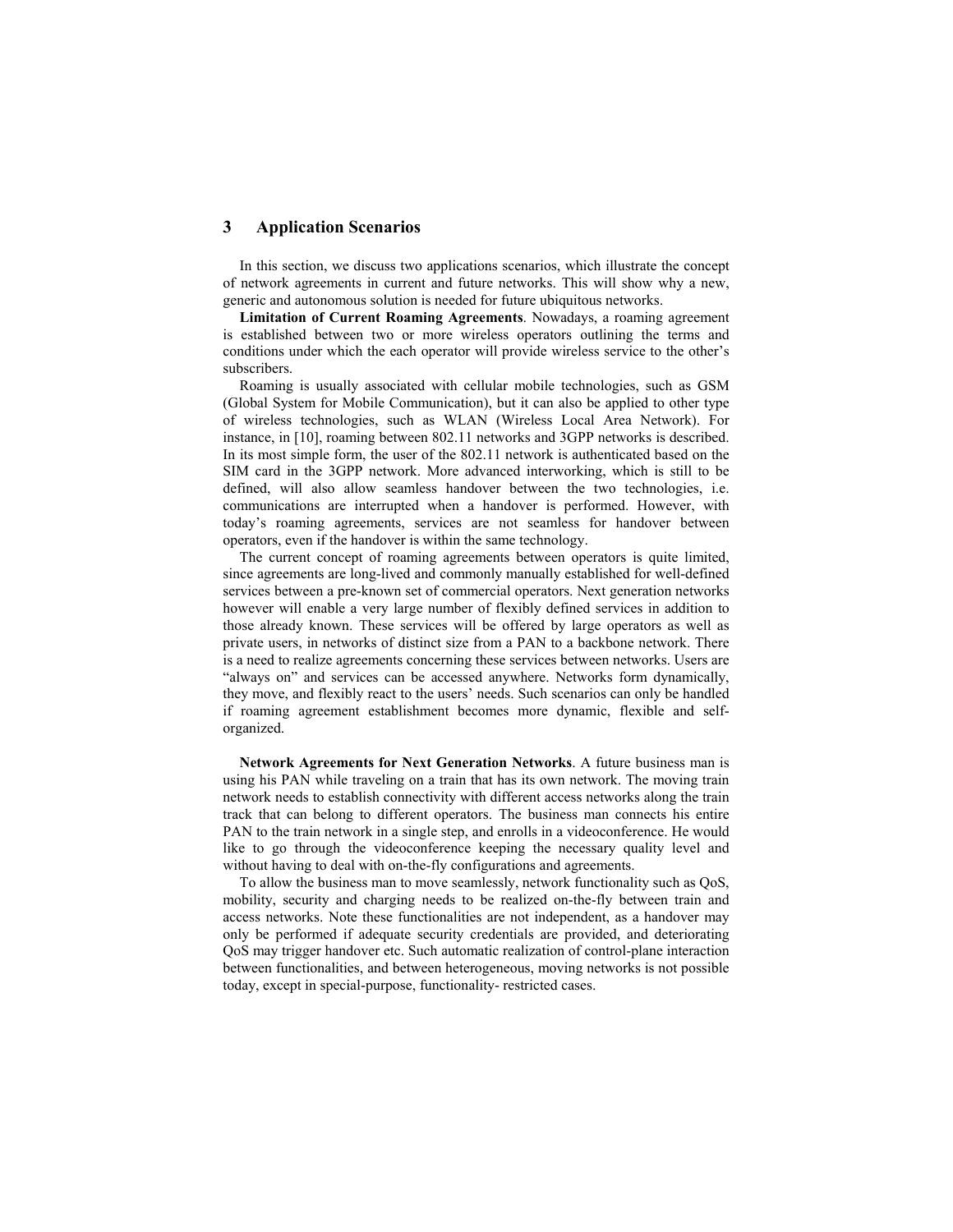## **4 A Framework for Network Composition**

In this section, we introduce our new framework for network composition. The goal is to provide a flexible and extensible control plane, which can be composed in a self-organized way without manual intervention. We discuss the different kinds of network agreements and give a framework and architecture for managing the agreements. In the following, we first introduce the notion of network composition. Then we discuss different kinds of composition agreements and how to realize them. Also, the interfaces for network composition and architecture are presented. Here, we focus on the internal architecture to enable a flexible, efficient and extendible composition framework, which is not limited to specific services.

#### **4.1 Ambient Network, Ambient Control Space and Functional Areas**

An Ambient Network (AN) consists of one or more network nodes and/or devices. It has a common control plane called Ambient Control Space (ACS). Well-defined access to the ACS is provided to other ANs through the Ambient Network Interface (ANI). An AN has one or more identifiers, it can be contacted via the ANI, and it can compose with other ANs. The AN architecture is schematically shown in Figure 1.



### **Fig. 1: An example of the Ambient Network Architecture**

In the second example of Section 3, the business man's PAN is an AN comprising one or many devices with a joint control of the available resources. The train network is another AN and itself can be composed; e.g. each railway carriage is an AN and all of them are further composed to be a composed train AN with common control and certain edge nodes towards access networks along the track, see also Fig. 2. Each AN in this scenario has its own ACS. The ACS of the PAN is interacting with the ACS of the train AN via the ANI during a discovery and composition phases to gain access to train services and the Internet for all PAN devices.

There are minimal prescriptions how the ACS is realized, or what functionality it supports. It is organized into a number of so-called Functional Areas (FAs), which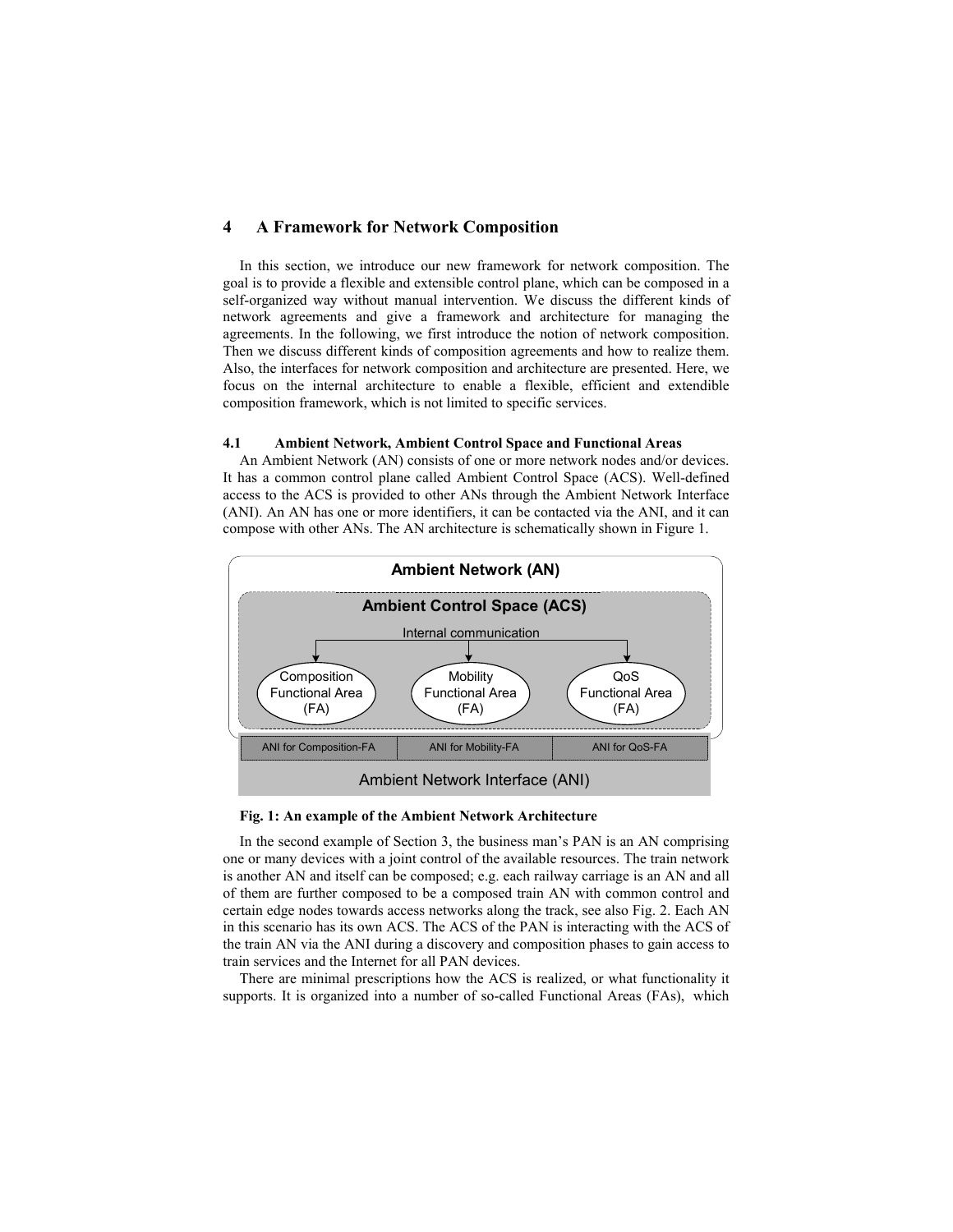allow a grouping of topic-related control and management tasks. E.g. there could be a QoS-FA and a mobility-FA. A given FA integrates existing control functions and protocols, e.g. the mobility-FA includes mobile IP and Foreign Agents, however adds means for cooperation between FAs of the same and other ANs for realizing a composition. Particularly, all ANs have a Composition FA that orchestrates the input from all FAs from the same AN for a composition process.

In the second example presented in Section 3, the QoS-FAs of PAN and train network could agree that the train AN takes care of QoS control on behalf of the PAN. Correspondingly the mobility and security-FAs negotiate to transfer mobility and some security control so that the train network is able to do authentication to an access network on behalf of the PAN. As a result of roaming agreement between the train network and the access network, the train network may delegate some specific control functionalities to the PAN, e.g. it may instruct to perform specific priority packet marking for different traffic types to enable the necessary quality level.

#### **4.2 Ambient Network Interface and Generic Ambient Network Signaling**

The ANI is an open interface used by ANs to communicate with each other and therefore it is a network-network interface. Its main task is to enable efficient, and consistent message communications among FAs of the ACSs. This communication can take place during the composition negotiation, or inside a composed AN for communication between FAs. The ANI has to integrate existing legacy protocols and interfaces. When a new FA is added to an ACS, ANI will have to be extended to be able to support communication needs. To this end the ANI has a modular structure; each FA is implementing its own portion of the ANI as represented in Figure 1. The instantiation of the ANI may vary according to the ACS, for example a single logical ANI may be distributed over multiple physical network nodes each of them hosting a dedicated instance of a specific FA, or a single physical network node may implement the entire ANI. A distributed ANI implementation can be used to provide for example redundancy or load balancing.



**Fig. 2. : An example of composition and resulted composed network** 

The Generic Ambient Network Signaling (GANS) is the open base set of protocols enabling transport of signaling messages between FAs via the ANI. It is important to emphasize that GANS does not replace standard or de-facto standard protocols, which are used for instance to exchange routing information or for mobility support. GANS is used to exchange information currently not sufficiently covered by generally accepted protocols – e.g. SLA (Service Level Agreement) negotiation, capability exchange, and roaming agreement negotiation. In the example presented in Section 4, the QoS-FAs may start a negotiation using GANS to find out whether they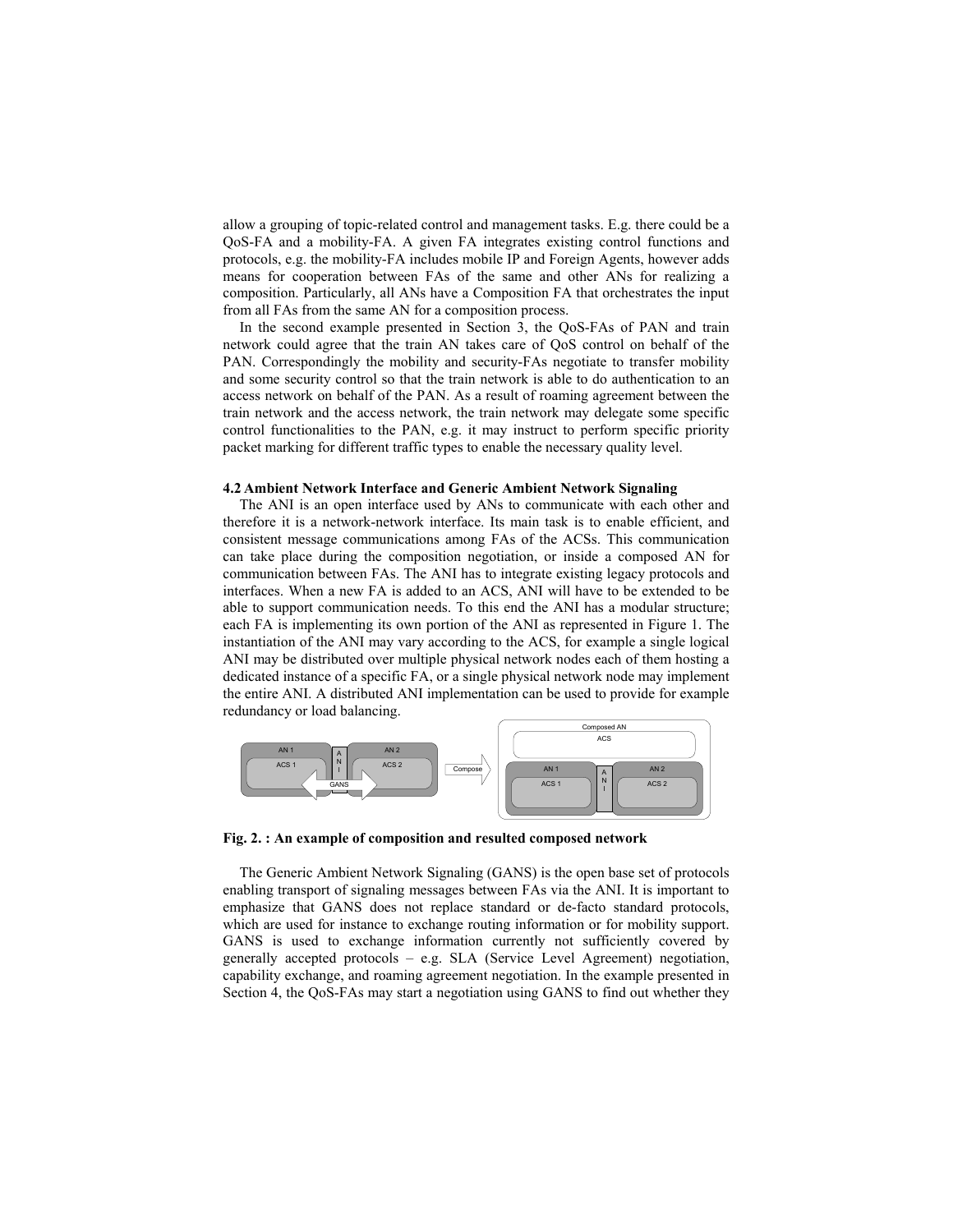support compatible protocols. When one such protocol has been found and agreed, they may to switch to use that protocol.

Figure 2 represents an example of how two ANs, AN 1 and AN 2, are composing using the GANS protocol to achieve control-plane interaction and correspondingly a composed AN with a joint ACS.

### **4.3 The Concept of Self-organized Network Composition**

The concept of network compositions is introduced to support self-organized control-plane interworking of networks. It enables consistent management over cooperating networks and hides their interconnection details as well as internal structure to the outside. It improves network operation and service efficiency.

The details of control plane interworking between composing networks are fixed in a Composition Agreement. A composition establishment consists of the negotiation and then the realization of a Composition Agreement. Both negotiation of Composition Agreement and its realization should be autonomic i.e. they are usually triggered by internal processes and proceed with minimal user interaction.

Policies play an important role in the composition process. The decision whether to compose is policy-based, the negotiation of the Composition Agreement is policybased, and the Composition Agreement itself must meaningfully combine the policies of the composing ANs such that the composed AN has its own policies governing future compositions.

### **4.3.2 Composition Agreements**

A Composition Agreements describes all mandatory and optional policies composing ANs agree to follow. A Composition Agreement is created when individual Ambient Networks agree with each other to compose. It is updated when all members of the composed network agree to change it. It exists as long as the composition exists, even when the members of that composition change.

A Composition Agreement is negotiated and created between all FAs of involved ANs. The structure of a Composition Agreement is modular with respect to the FAs. It consists of a general part specifying the basic rules all involved FAs have to follow and a number of subparts referring to agreements between individual FAs. Examples of the content of a Composition Agreement include:

- Identifier of composed AN;
- IP address ranges;
- What resources in which networks are involved;
- Establishing and maintaining QoS of connectivity among individual networks;
- Security associations and trust relations among individual networks;
- Compensation/accounting;
- Common policies to outside and
- The way to realize the Composition Agreement (see more in the next section).

The Composition Agreement can describe a symmetric or an asymmetric sharing of resources, responsibilities, services, duties and permissions between networks involved. An example of a symmetric composition is several BANs composing to set up an ad hoc network, each of them playing a similar role in the composed network.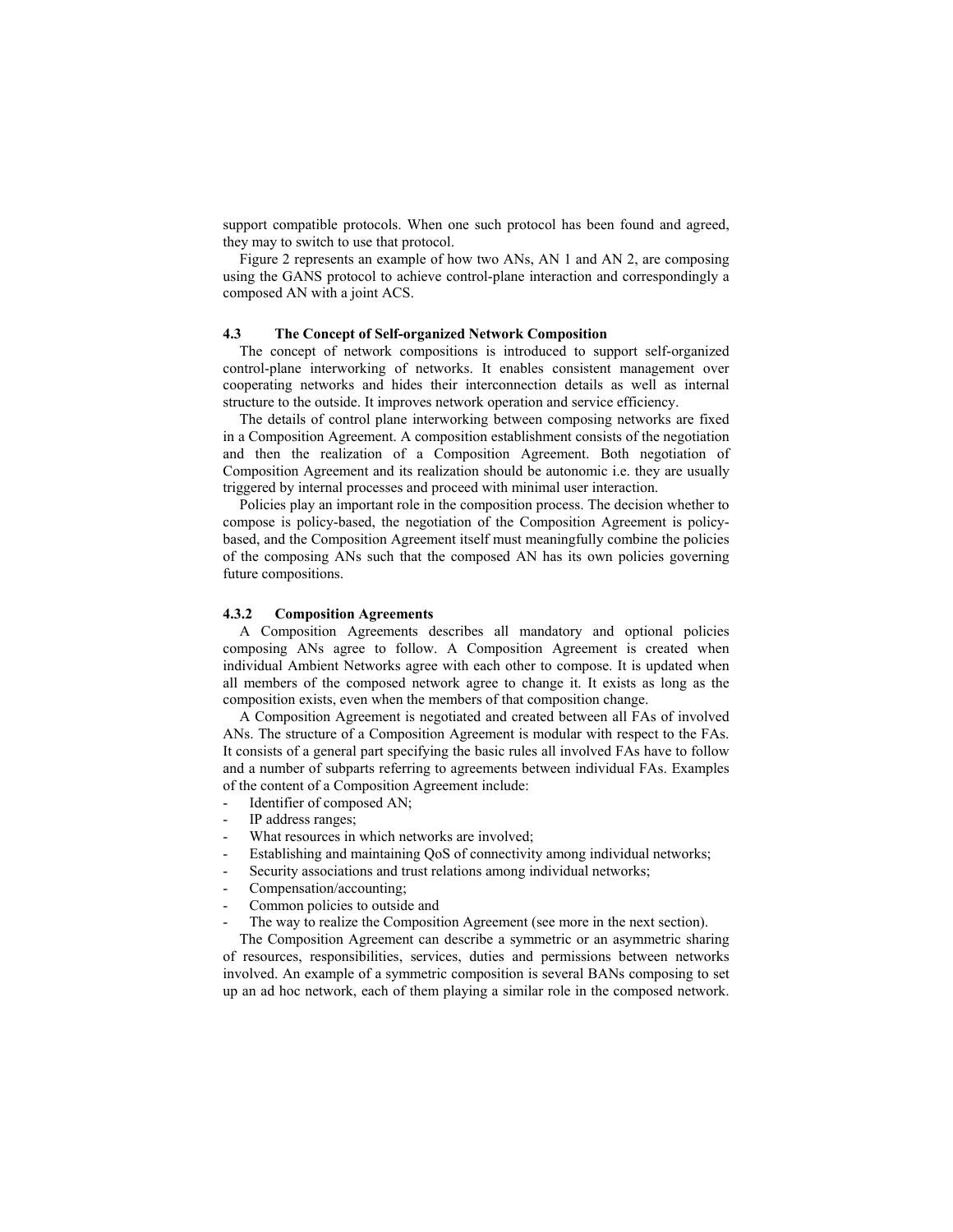An example of an asymmetric composition is a PAN in a train composing with the train's network to enjoy an entertainment program.

Composition Agreements are expected to often contain off-the-shelf components to improve performance. It is also possible to pre-establish Composition Agreements, or to re-use Composition Agreements negotiated earlier.

### **4.3.3 Realization of the Composition Agreement**

A Composition Agreement can describe more or less tight cooperation of ANs. We loosely distinguish *network integration, control sharing* and *network interworking*.

With network integration, constituent ANs contribute all their logical and physical resources to the composed AN. They give up individual control of some resources and establish a joint ACS. They also hide their own identifiers such that they are not visible individually to the outside. In practice, this means that an AN can only be a member of one such composition at the time. The PAN in our example in Sec. 2 may be one example of network integration, when all its devices (e.g. laptop, PDA, mobile phone) have agreed to give up their individual identities and form a new composed network with a common control plane. Another example is the step-by-step integration and expansion of an infrastructure mobile communication network, where a group of equipment is typically installed and tested as a separate network and then integrated into the existing infrastructure network.

With control sharing, each constituent AN contributes only a part of its logical or physical resources to the composed network but keeps control over the rest. Control of these resources may be delegated to FAs of particular constituent AN, or a joint ACS may be established. An individual network may participate in multiple such compositions in parallel. An example of control sharing are several PANs that build a dynamic ad-hoc network for a meeting, or the delegation of authentication and authorization of the PAN to a train network as represented in our example in Sec. 3.2.

With network interworking, the individual FAs of each constituent AN just coordinate their work. E.g. in roaming agreements, they agree users are always authenticated in the home network.

#### **4.3.4 Composition Functional Area**

The Composition Functional Area (C-FA) is an addition to existing control-plane functionality. Its role is the coordination of the FAs of a single AN. It also contains decision logic for running and controlling the composition process. For example, the C-FA collects triggers from other FAs that a composition should be attempted, and takes care all FAs participate in the negotiation and realization of the Composition Agreement. There are minimal assumptions about the ways C-FA may operate, be implemented or managed except its existence. A "Master C-FA" that actively drives the composition process based on policies may be rather straight-forward to implement. Another extreme is a "passive C-FA" that just collects input from other FAs, posts it for others to read, and makes sure it is consistent. However even a passive CA needs to have a logic that drives it to react on certain input. E.g. when it receives a trigger that composition should be attempted, it should make sure a decision is reached on the Composition Agreement in a timely fashion.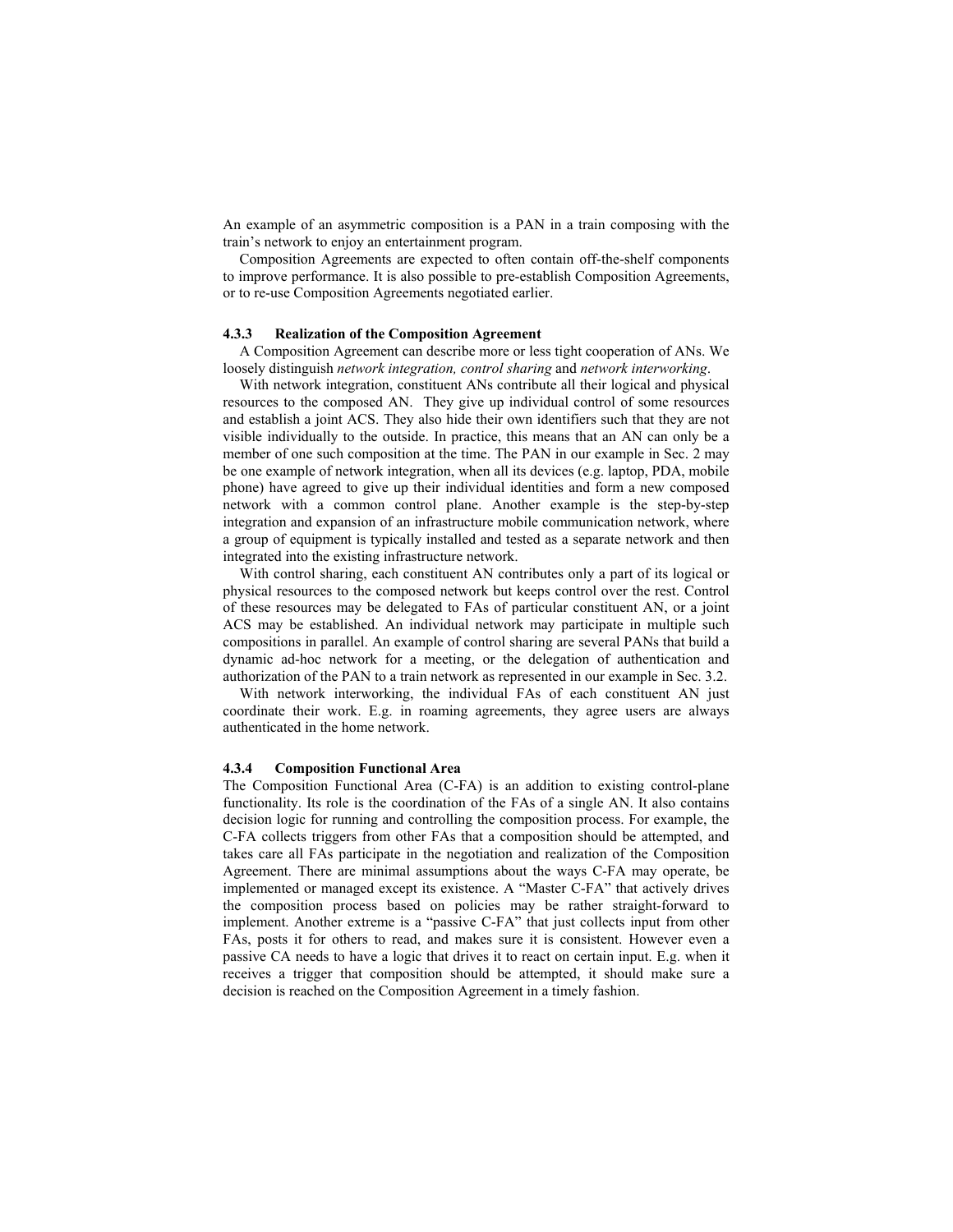#### **4.3.4 Composition Creation**

A composition with an active "Master C-FA" could schematically proceed as follows: AN X discovers AN Y, e.g. by receiving a radio beacon, or by user interaction, and learns the identity of AN Y. Upon learning about the discovery, the C-FA of AN X consults a policy data base and finds out composition with AN Y should be attempted. Alternatively, e.g. the mobility-FA could prompt composition by reporting to the C-FA deteriorating quality of the current path. Connectivity for control-plane signaling is established, and usually the security-FA authenticates AN Y by interacting with its peer security-FA in AN Y. Now the C-FA finds out what Composition Agreement it could offer. There may be a pre-established or off-theshelve Composition Agreement attached to the identifier of AN Y. Otherwise, all FAs need to contribute to the creation of the agreement. The Composition Agreement is offered and negotiated with AN Y. Once the agreement is settled, the security-FA needs to authorize AN Y. Finally, the Composition Agreement is realized.

Three other procedures are needed to realize compositions, namely Composition Extension, which is used by individual ANs to join an existing Composed Network; Composition Agreement Update, which is used by members of a Composed Network to update the Composition Agreement; and Decomposition, which is used by an AN to leave a composition.

### **5 QoS and Mobility Composition for Self-organized Roaming**

This section describes in more detail the usage of the composition framework. In the next generation networks scenario described in Section 3, the business man needs to obtain Internet access for all devices of his PAN in a single step. Moreover, for the video conference he also needs end-to-end QoS, which should be maintained while the train moves, by connecting to different infrastructure access networks along the train track and in stations. The entire process should proceed self-organized with minimal user interaction. Figure 3 illustrates the compositions relevant in this scenario.



**Fig. 3: Compositions in the "business man on a train scenario"**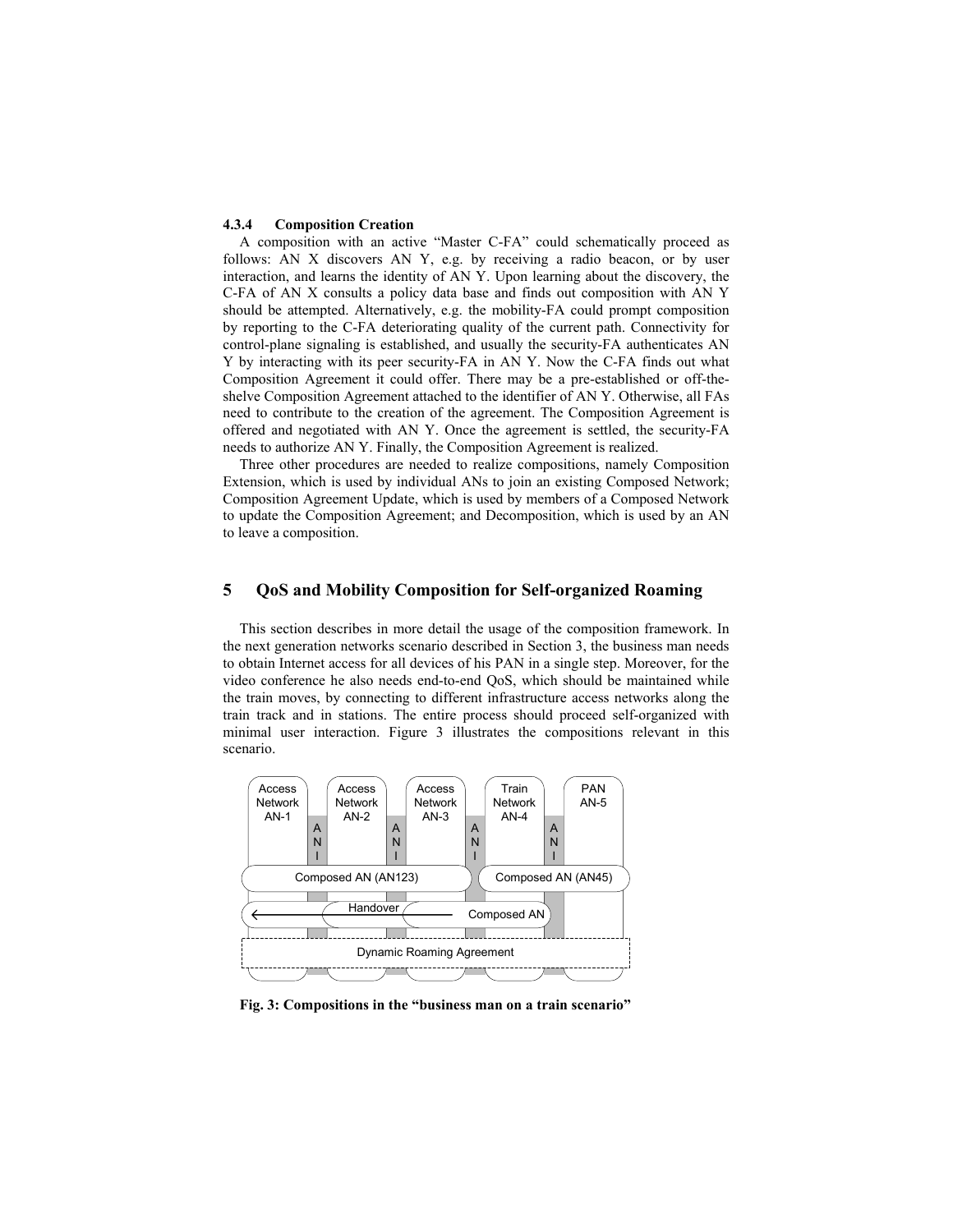The PAN (AN-5) composes with the train network (AN-4). The composition is of the "control-sharing type". The Composition Agreement states that the train network will provide Internet access to all the devices included in the PAN, independent of its location inside the train, and the train network performs QoS and mobility control as well as some security control on behalf on the PAN, allowing it to be connected without having any perception of movement of the train and its own movement inside the train. By delegating some QoS control, the PAN authorizes the train network to negotiate QoS with the different access networks along the track, and to adapt multimedia sessions to network quality oscillations on its behalf. For mobility control, the train network may e.g. provide a translation service between the care-of addresses of the PAN seen outside the train, and a fixed address that is used by the PAN inside the train. By delegating mobility control, the PAN also authorizes the train network to authenticate it with each access network.

Because the devices of the PAN are composed to an integrated network, the train network only needs to negotiate with one entity, the PAN, rather than with all its constituent devices. While this control plane abstraction is more flexible, it also reduces the signaling load within the train network.

Along the train track, access networks (AN-1, AN-2 and AN-3) compose to provide seamless communication services to the users of the train network, by creating a virtual access network. This composition is of the control-sharing type, in which access networks share logical and physical resources in order to jointly manage QoS and mobility within the virtual access network. The virtual access network delegates access control to the train network, by trusting all users the train network trusts. Joint mobility management may look as follows:

- − Access networks may agree to implement a type of inter-network Fast Mobile IP [11], by allowing each network to have pre-configured address information, which reduces control signaling during handover, and eliminates address resolution time.
- They may agree to implement a common Hierarchical Mobile IP [12] scheme, in which a hierarchic of mobility anchor points is jointly used in all access networks.
- − Access networks can exchange information about their network capacity and number of clients, or even may combine their context handling schemes in order to allow a wiser decision about the next attachment point.

Regarding QoS, the access networks may agree to establish a consistent QoS management for the composed network. For instance, class-based networks may agree to use the same type of classes, and to exchange information about the usage of resources within each class. This will, for instance, allow admission control to be done only at the edges of the virtual access network and reduce the time required to set up requested QoS levels, contributing to the seamless movement of multimedia sessions.

Since the train may move fast, a network inter-working type composition may be established between the train and the virtual access network. The Composition Agreement describes how QoS and mobility control is handled between the train network and the virtual access network, without having any sharing of control between them. The Composition Agreement presumably is pre-established, since trains of this company frequently travel on these tracks.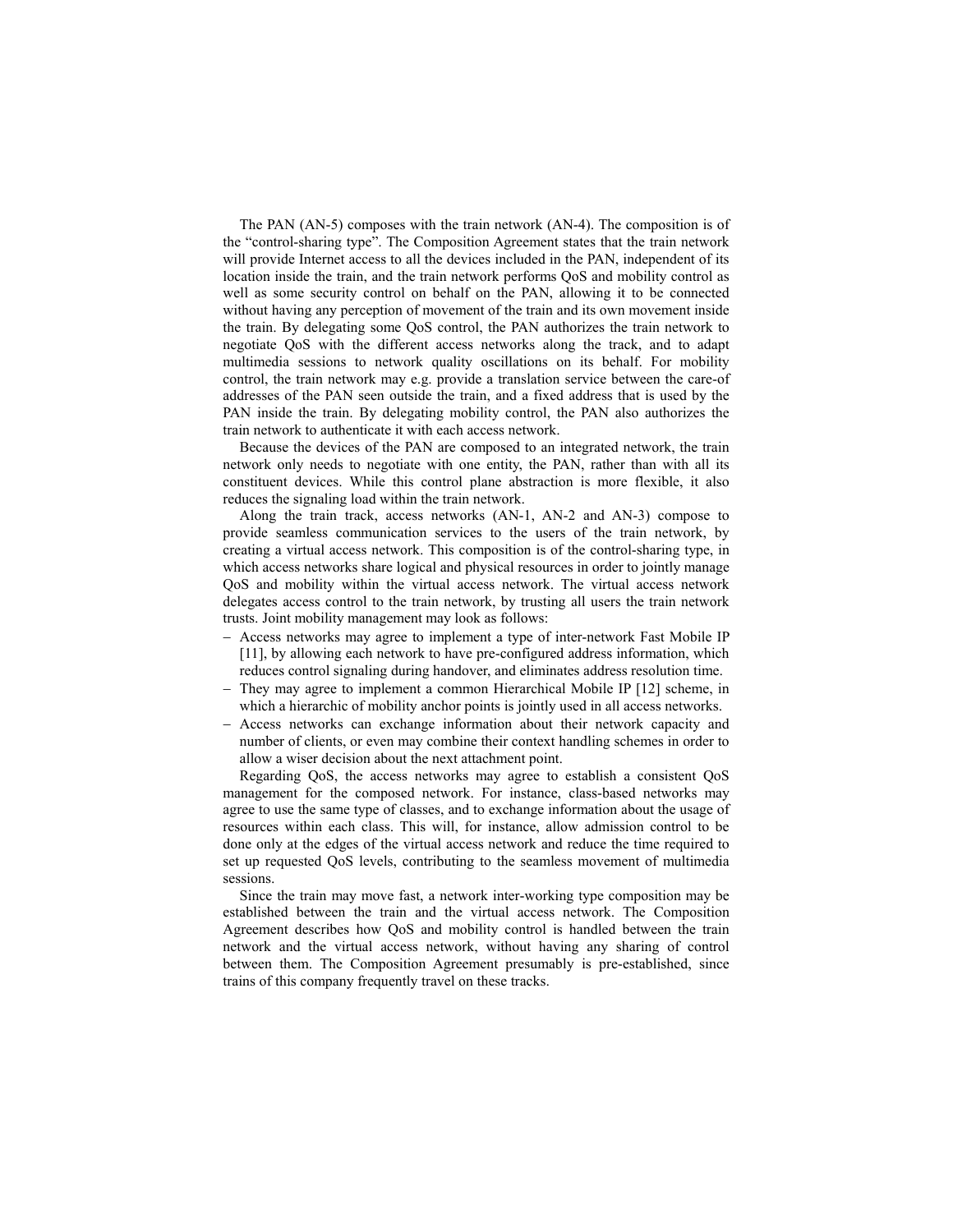In terms of interaction of FAs this composition process could e.g. proceed as follows: Composition may e.g. be triggered by the mobility-FA detecting the virtual access network is in reach. A policy tells it composition should be attempted. This information is relayed to the C-FA, which draws off-the-shelve the well-known Composition Agreement and informs all other FAs composition should be performed according to this agreement.

## **6 Conclusions**

We have explained the new framework of Ambient Networks and composition, which aims to support the ubiquitous, heterogeneous mobile networking vision. We argue that our new abstractions, nodes as networks and network composition, give a more coherent and simplified view for future control architectures. We illustrated the need for self-organized dynamically configurable control planes, particularly for network interworking. The concept of composition aims to provide such interworking.

The composition concept proposed in this paper can include e.g. the TurfNet architecture [13]. TurfNet describes an inter-domain communication mechanism that does not require global network addressing or a common network protocol. Hence, it provides an approach to solve the problem of composition of address spaces and inter-domain routing. The different types of network composition considered by TurfNet, namely horizontal and vertical composition, map to our terms network integration and control sharing / network interworking respectively.

The Ambient Networks approach is essential for ubiquitous environments for several reasons.

- The responsibility for network control functions such as OoS and mobility should not be placed on the end system (edge) alone, especially for limited, wireless devices, possibly without user interfaces, in a highly dynamic environment. With composition, control functions can be explicitly assigned and distributed.
- Mobile networks will need a much larger variety of control plane interworking options than possible with static network agreements and fixed protocol solutions.
- Dynamic internetworking is simplified if the procedure is independent of the nature of the entities involved. It shouldn't matter whether a single device, a PAN or the mobile network of a train (itself containing terminals and PANs) is attached to an access network: An Ambient Network can be a single node, a network, or a network of networks. Composition always proceeds according to the same procedure.
- The configuration of control-plane interaction needs to become an autonomic process, because it is very complex and yet needs to be realized on-the-fly, and moreover transparently to the user.

We have shown a control plane framework, which is extendible based on the concepts of functional areas. Furthermore, we have presented design guidelines for a generic signalling protocol for network composition, which coordinates the individual